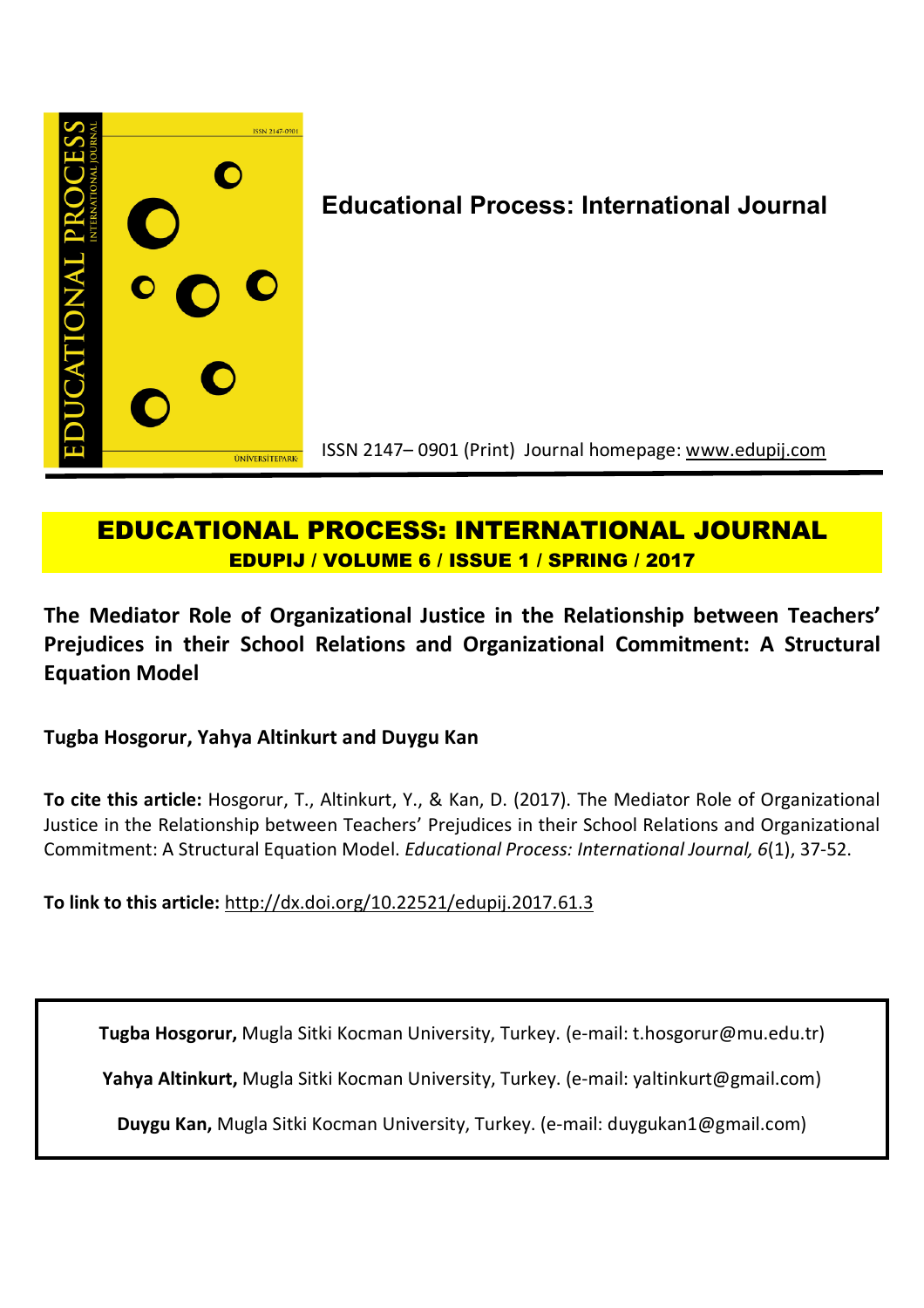## **The Mediator Role of Organizational Justice in the Relationship between Teachers' Prejudices in their School Relations and Organizational Commitment: A Structural Equation Model**

## TUGBA HOSGORUR, YAHYA ALTINKURT and DUYGU KAN

## **Abstract**

This study aims to test the theoretical model developed for the mediator role of organizational justice in the relationship between teachers' prejudices in their school relations and organizational commitment levels. The research is designed using the survey model. The population comprised of teachers working at primary, secondary, and high schools in the Milas district of Mugla, Turkey, during the 2015-2016 academic year. The research sample comprised of 326 teachers selected through the disproportionate cluster sampling technique. The data for the research was collected through the Prejudices in School Relations Scale, Organizational Justice Scale, and the Organizational Commitment Scale. Pearson correlation coefficients were employed in terms of correlations between the variables observed during the research. The resulting model was tested using the Structural Equation Modeling (SEM). Research results show that teachers have a medium-level commitment, while their organizational justice perception is slightly over the medium level. Teachers are most prejudicial against managers and students, followed by parents, and least prejudicial against their colleagues. Teachers' prejudices against their colleagues are relatively low, while their prejudices against managers, students, and parents are close to the medium level. In this research, it was determined that teachers' organizational justice perception plays a mediator role between the variables of teachers' prejudices in their school relations and their organizational commitment. The intermediation of organizational justice perception displays a suppression effect in the inversely proportional relationship between teachers' prejudices and commitment.

**Keywords:** organizational justice, organizational commitment, prejudice.



EDUPIJ / ISSN 2147– 0901 © 2017 Copyright © 2017 by ÜNİVERSİTEPARK Limited edupij.com

………………………………………........….....………………………………...……………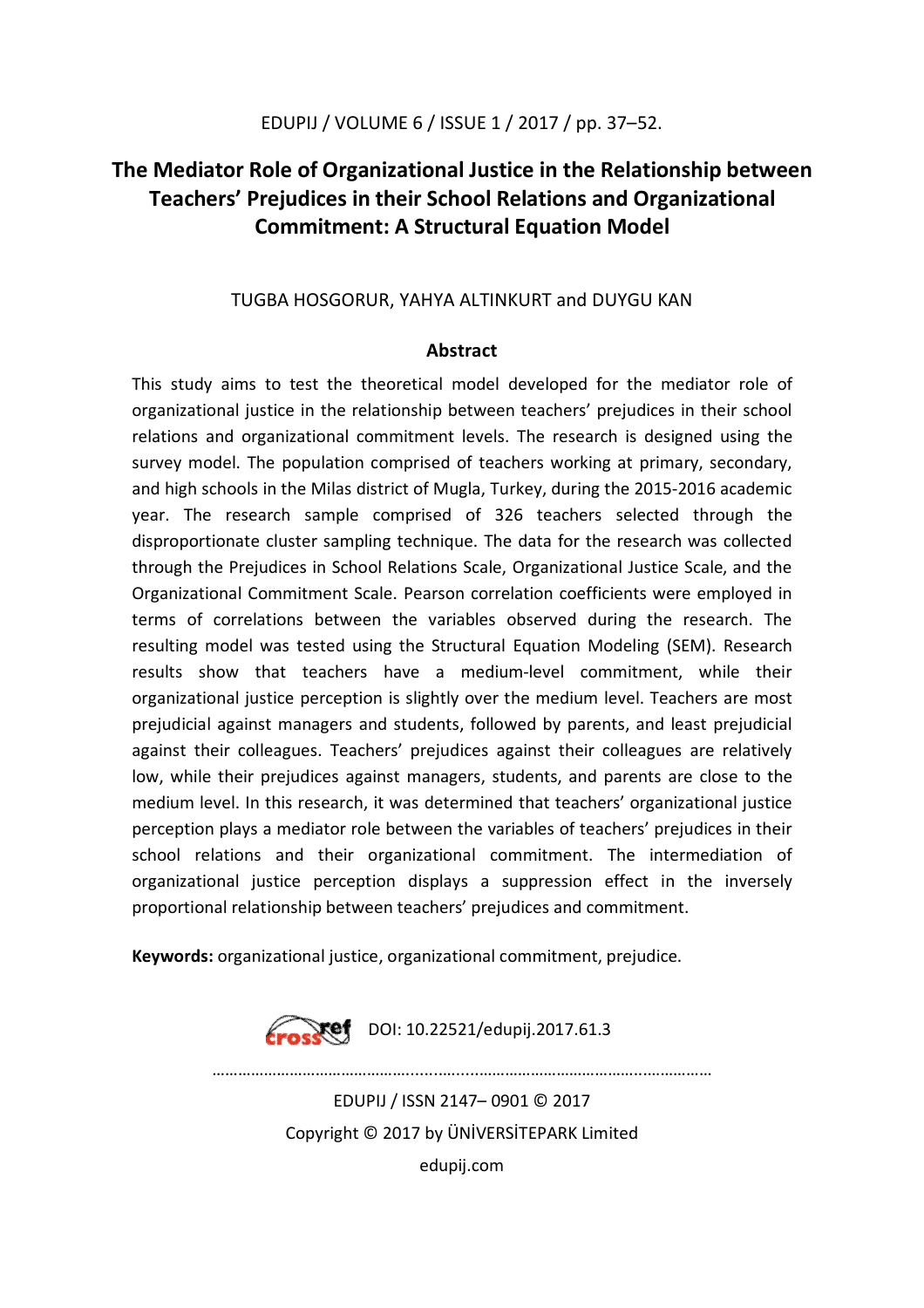#### **Introduction**

Having skilled employees who do their jobs well in an organization is not enough for efficiency per se. Organizations also need to retain the employees in the organization for long periods of time in order to make efficient use of their efforts (Colquitt, LePine, & Wesson, 2015). This ensures that organizational commitment deserves consideration by the management. Organizational commitment holds an important position in management literature since it plays a vital role in an organization attaining its targets, the presence of an innovative culture within the organization, and the sustaining of a balanced structure in the organization (Sharma & Sinha, 2015). Organizational commitment sets the outline of relations between the employees and the organization. It is a psychological factor that has direct influence on employee decisions on whether to remain a member of the organization or leave the organization (Meyer & Allen, 1991). A significant number of research studies emphasize that employees with a high level of organizational commitment have the lowest possibility of leaving the organization (Allen & Meyer, 1990). However, organizational commitment does not solely relate to whether employees will remain in the organization; rather it relates to employees' considering themselves a part of the organization, i.e. a sense of belonging. Studies on organizational commitment in the literature suggest that organizational commitment is a key variable in understanding the behaviors which employees display within the organization (Mowday, Porter, & Steers, 1982). Research by Steers (1977) on the antecedents of organizational commitment showed that personal characteristics, job characteristics and work experiences influenced commitment. In this context, it is concluded that the prejudices that employees develop against some elements of the organization as a result of their organizational experience might influence their organizational commitment, while their organizational justice perception might also have an influence on their organizational commitment. Therefore, this current research study is structured in a way to statistically test the relationship that theoretically exists in terms of the stated variables.

Over time, studies on organizational commitment have evolved from a unidimensional to a multidimensional structure (Sharma & Sinha, 2015). A multidimensional perspective has saved organizations from depending solely on a single image of employee commitment. Employees may not feel that committed to a specific element of the organization, while being relatively more committed to another element. A multidimensional perspective makes it possible to research the impact of various characteristics that organizations have such as a dynamic environment, quality of the work done and cultural structure on the commitment levels of employees and the elements they attach to. This has resulted in a rapid adoption of the multidimensional perspective in the literature (Cohen, 2003). On the other hand, studies on the subject have also employed different types of classification.

Kanter (1968) classified organizational commitment in three dimensions, namely continuance commitment, coherence commitment, and control commitment. *Continuance commitment* explains the situation in which past investments in or sacrifices for the organization by employees raise the cost of their leaving the organization or make it impossible for that to happen. *Coherence commitment* is a type of attachment that stems from the individual's social relations within the organization and causes the individual to want to remain a member of the organization. *Control commitment*, on the other hand, represents the attachment of individuals to organizational norms that will shape their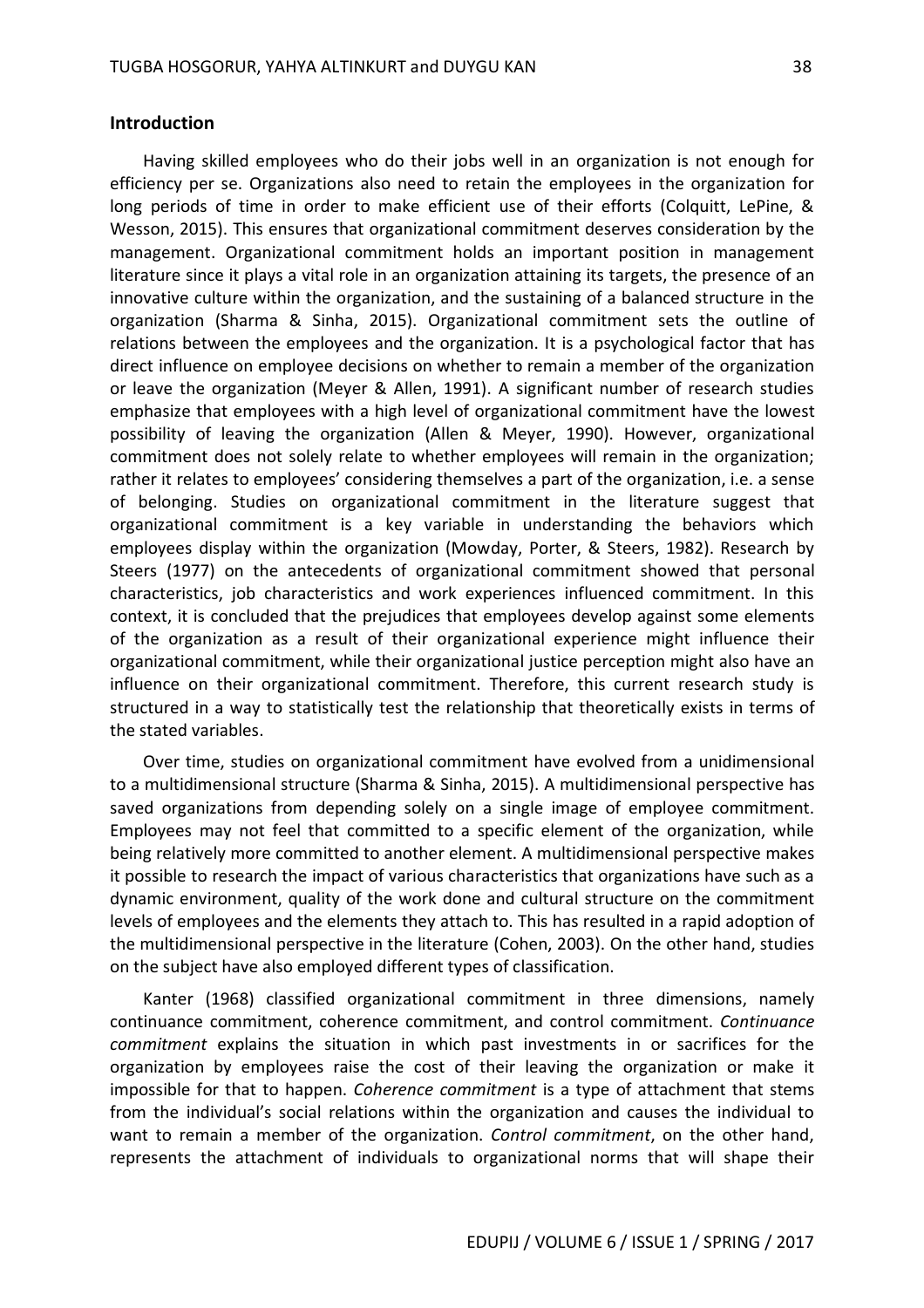behaviors in the desired manner by ensuring the compatibility of individuals' perceptions on the organization with organizational values (Kanter, 1968).

Salancik (1977) and Mowday et al. (1982) considered two types of organizational commitment: attitudinal and behavioral. *Attitudinal commitment* defines the perception of employees on the compatibility of their own targets and values with those of the organization in which they work, while *behavioral commitment* explains the process in which a past behavior by an organization's employee commits them to the organization (Mowday et al., 1982). Meyer and Allen (1991) combined common elements of previous studies to establish a three-dimensional framework on organizational commitment. Accordingly, there are three sources feeding the organizational commitment which are affective, continuance, and normative commitments.

*Affective commitment* is generally relevant to the climate or culture of the organization. It relates to the mood when employees successfully complete their tasks or the satisfaction from their relations with others in the organization (Colquitt et al., 2015). Affectively, committed employees feel emotionally more involved in and associated with the organization. Such individuals feel they are responsible for the success of the organization. Thus, they usually display a high level of performance and develop a positive attitude towards the organization (Meyer & Allen, 1997).

*Continuance commitment* relates to what the individual would lose if they left the organization. Therefore, any situation which raises the employee's cost of leaving the organization has the potential to lead to continuance commitment (Meyer & Allen, 1991). The effort, energy or time the employees use as they do their jobs, the salary received, their promotions, or job alternatives on offer in other organizations are all factors impacting on continuance commitment. If what they get in return for their work meets their expectations, individuals will improve their contribution to the organization (Colquitt et al., 2015). However, individuals with low continuance commitment levels may still remain within the organization, but this will have a negative impact on their perceptions of the organization as well as their performance.

*In normative commitment*, the individual feels indebted to his manager, colleagues or the organization as a whole and feels he must stay there (Colquitt et al., 2015). He thinks it is his moral responsibility to continue working for the organization (Meyer & Allen, 1991). Employees feel as such under the influence of both their learning from their experiences prior to entry into the organization and their experiences from socialization processes following entry into the organization (Allen & Meyer, 1990). The emphasis by the individual's social environment, and specifically their family, that loyalty to the organization is a must, the structure of the culture of the society he lives in that attaches more importance to the society than individuals or the individual's internalization of the messages the organization conveys to individuals that it puts more stress on having loyal employees in the socialization process within the organization all lead to normative commitment (Meyer & Allen, 1991). It is considered that employees' potential prejudices against relations within their organizations may be one of the variables that could impact on employees' perception on the organization and thus their organizational commitment levels.

Prejudice is defined as a positive or negative thought previously acquired and formed on the basis of the existing conditions, situations and images about a person, opinion or fact (Cevizci, 1996). Kagitcibasi (2006) suggests that the main reason for prejudice is that human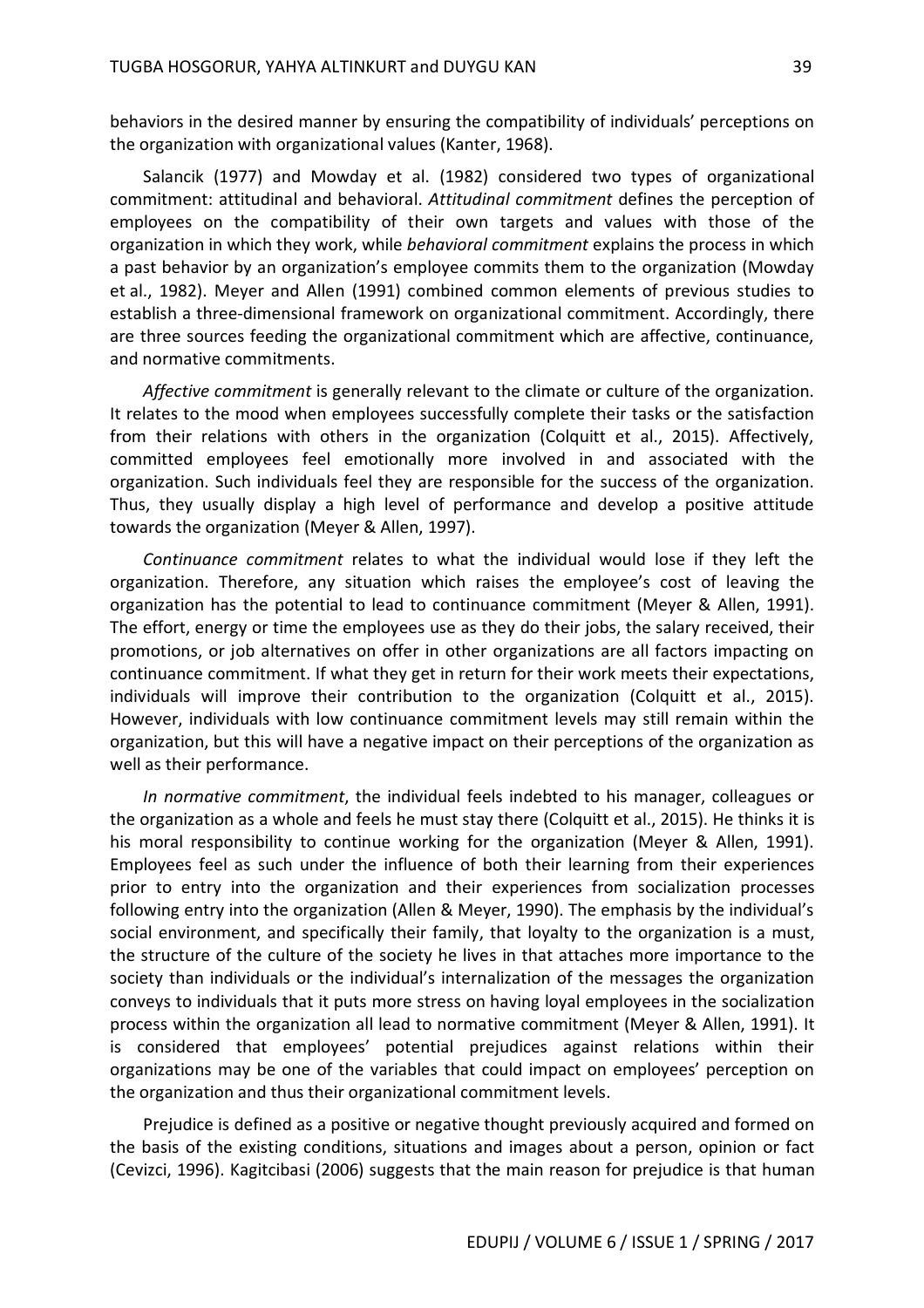beings perceive world as "us and them". When this concept is considered from an organizational point of view, prejudices occur in the form of a series of negative attitudes and behaviors without a cause by employees against a specific group (Sandel, 2014; Stangor, 2016). Organizational prejudices have both emotional and intellectual elements since they may be formed before employees get to know each other sufficiently, for instance, in the form of judging themselves as members of a certain group (Cuceloglu, 2015).

Prejudices have been attracting attention not only in science, but also philosophy. Immanuel Kant, an 18th century philosopher, defined prejudice as all kinds of convictions we arrive at without definitively confirming their validity and proving their accuracy. Kant suggested that customs, traditions, habits, upbringing and even personal desires may push our consciousness aside and emerge as the source of prejudices. Francis Bacon, a predecessor of Kant, attempted to explain the source of prejudice through the concept of "idols of the mind". Bacon held that human beings could arrive at accurate judgments to the extent that they cleared such idols from their minds. In a similar vein, René Descartes suggested that our judgment would be more precise and less ambiguous if we could be rid of our existing prejudices before restructuring information (Sandel, 2014).

Studies into the sources of prejudice offer various approaches adopting psychological and socio-psychological perspectives. One of the most widely acknowledged approaches to this end suggests that most prejudices are actually learned during childhood from family and other environments interacted with (Cuceloglu, 2015). Social identity theory, another approach, is based on an individual's wish to have a positive attitude towards their perceived social identities. Accordingly, it is assumed that individuals tend to breakdown society into various groups, identify themselves with a certain group and compare their own group with other groups. While making such comparisons, they want to perceive their own group as superior to other groups and this constitutes the source of intergroup dichotomies, social competition and, indirectly, prejudices (Lemyre & Smith, 1985; Tajfel & Turner, 1986). In this context, prejudice is not only a consequence of the presence of internal and external groups covering the distinction of us and others, but also strengthens the presence of such groups (Marshall, 1999).

Allport (1979) suggests it is difficult to strike a balance between individual or collective perspectives. He also holds that prejudices are a problem arising from personality formation and development and that no individual will reflect the attitude of the group he belongs to on any subject so long as he does not have a habit or personal requirement pushing him to do so. However, he does not ignore the fact that one of the most significant situations constituting the source of prejudices is the requirements and habits reflecting the influence of internal group members on the individual's personal development. This perspective does not reject that the main influence on the individual is collective and means accepting that prejudices are eventually unique to each individual (Allport, 1979). Another approach assumes that individuals' prejudices make them feel better if they have a negative selfperception and they do not have a better tool to cope with the unhappiness from such negative self-perception and such prejudices are indirectly maintained (Fein & Spencer, 1997).

Based on all of these, it is possible to infer that even a simple prejudicial statement reflects a rich perspective of the individual in relation to the type of order the world has, of the connection / relationship he has with the persons he perceives as others and what they actually mean to him (Reicher, 2012). When the situation is evaluated in the organizational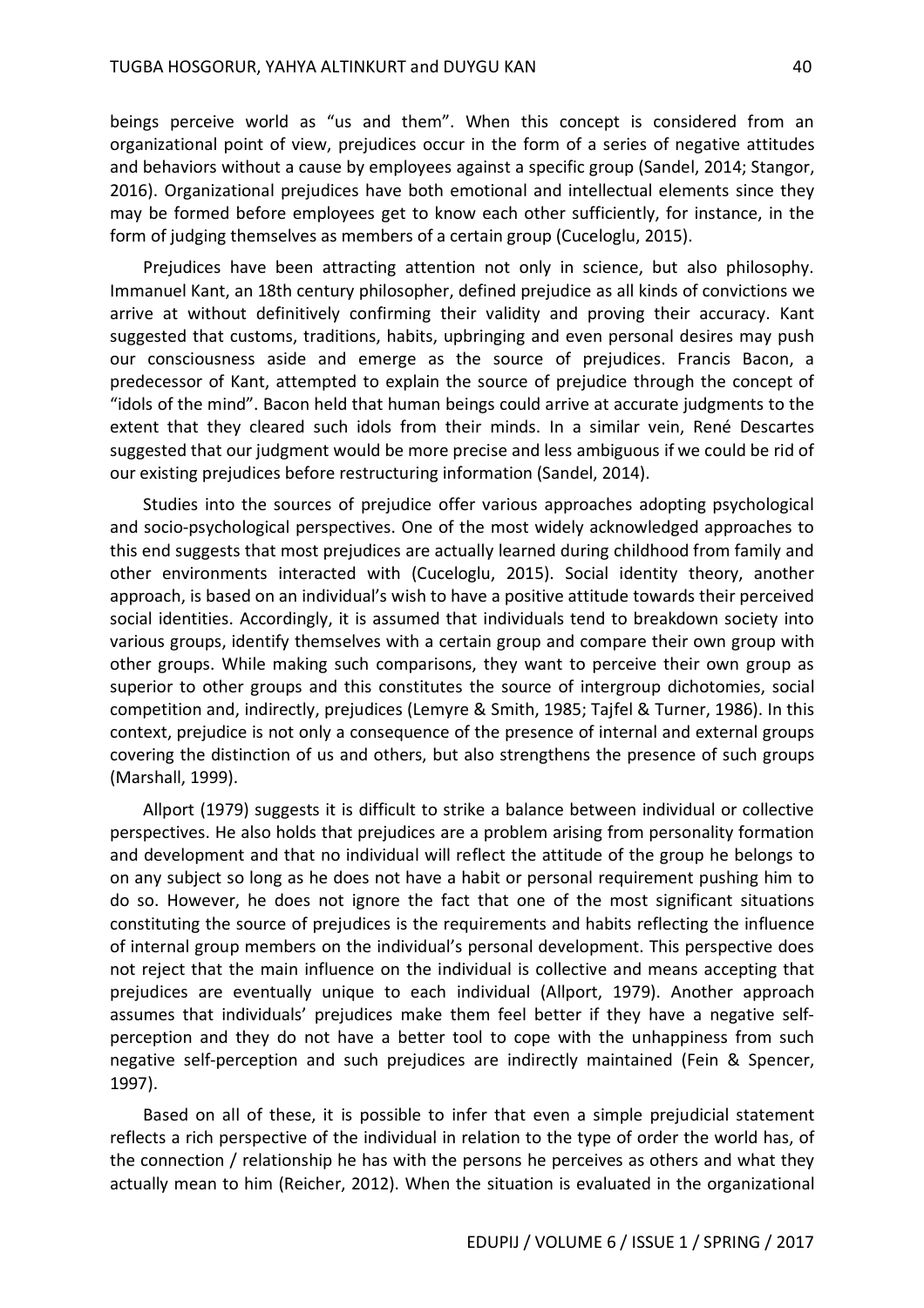environment, it is considered that the opinions of employees on organizational justice is one of the variables impacting on the level of prejudices they have against different persons or groups in their organizations.

The concept of organizational justice first emerged when the processes of the legal system was applied to organizations (Greenberg & Tyler, 1987). This concept is relevant to employees' justice perceptions within the organization (Moorman, 1991). A broader definition of organizational justice includes all mutual socioeconomic exchanges within the organization such as task, pay, reward, punishment and promotion, as well as employees' relationships with senior managers, colleagues and the organization itself as a social system (Ozkalp & Kirel, 2004). There are various classifications of organizational justice in the literature. Organizational justice was initially regarded as only distributive justice, with the procedural justice dimension added later. However, the tendency to consider organizational justice as a whole is also very common (Altinkurt, 2010).

*Distributive justice* is employees' perception on whether or not the acquisitions they obtained are distributed fairly (Folger & Cropanzano, 1998). Adopted during the times of Aristoteles but receiving highlight following Adams' Equity Theory on an organizational basis, distributive justice rather involves a fair distribution of organizational resources (Yilmaz, 2010). Employees evaluate distributive justice by questioning whether decision outcomes such as wages, rewards, promotions and tasks assigned are delivered by using appropriate norms (Colquitt et al., 2015).

*Procedural justice*, on the other hand, covers the processes whereby the distribution of outcomes is decided and the justice perceptions towards the tools used in these processes. How individuals are behaved in the organization matters to them and the procedural justice perceptions of individuals shape their relations with their managers. Organ (1988) suggests that the criteria in place for decision-making in organizational practices are relevant to procedural justice. Procedural justice has two aspects, namely structural and social aspects. In the structural aspect, the individual directly focuses on practices in the decision-making process, while he evaluates the interactional dimension in the social aspect by focusing on how these processes are communicated to him (Folger & Cropanzano, 1998). In some studies, interactional justice is considered as a dimension that is distinct from procedural justice (Bies & Shapiro, 1987; Cohen-Charash & Spector, 2001; Folger & Cropanzano, 1998). Interactional justice is defined as the perceived justice of interpersonal behaviors during the application of processes (Cohen-Charash & Spector, 2001).

Many studies on organizational justice in the literature show the relationship between justice perceptions of employees and their commitment. Conducting antecedent studies on organizational justice, Greenberg (1996) defines organizational justice as a concept explaining employee perceptions on how fairly they are treated within the organization and how this perception impacts on organizational outcomes such as commitment and satisfaction. Chughtai and Zafar (2006) indicate in their study that the distributive and procedural justice perceptions of employees have a significant impact on their organizational commitment. Researchers state that any perceived inequality regarding acquisitions or any injustice pertaining to decision-making processes may lower the commitment levels of employees (Chughtai & Zafar, 2006). Akgunduz and Guzel (2014), Ay and Koc (2014), Babaoglan and Erturk (2013), Bakhshi, Kumar, and Rani (2009), Lowe and Vodanovich (1995), and Martin and Bennett (1996) also arrived at similar conclusions in their respective studies. Another variable that could possibly impact on employee commitment in an organizational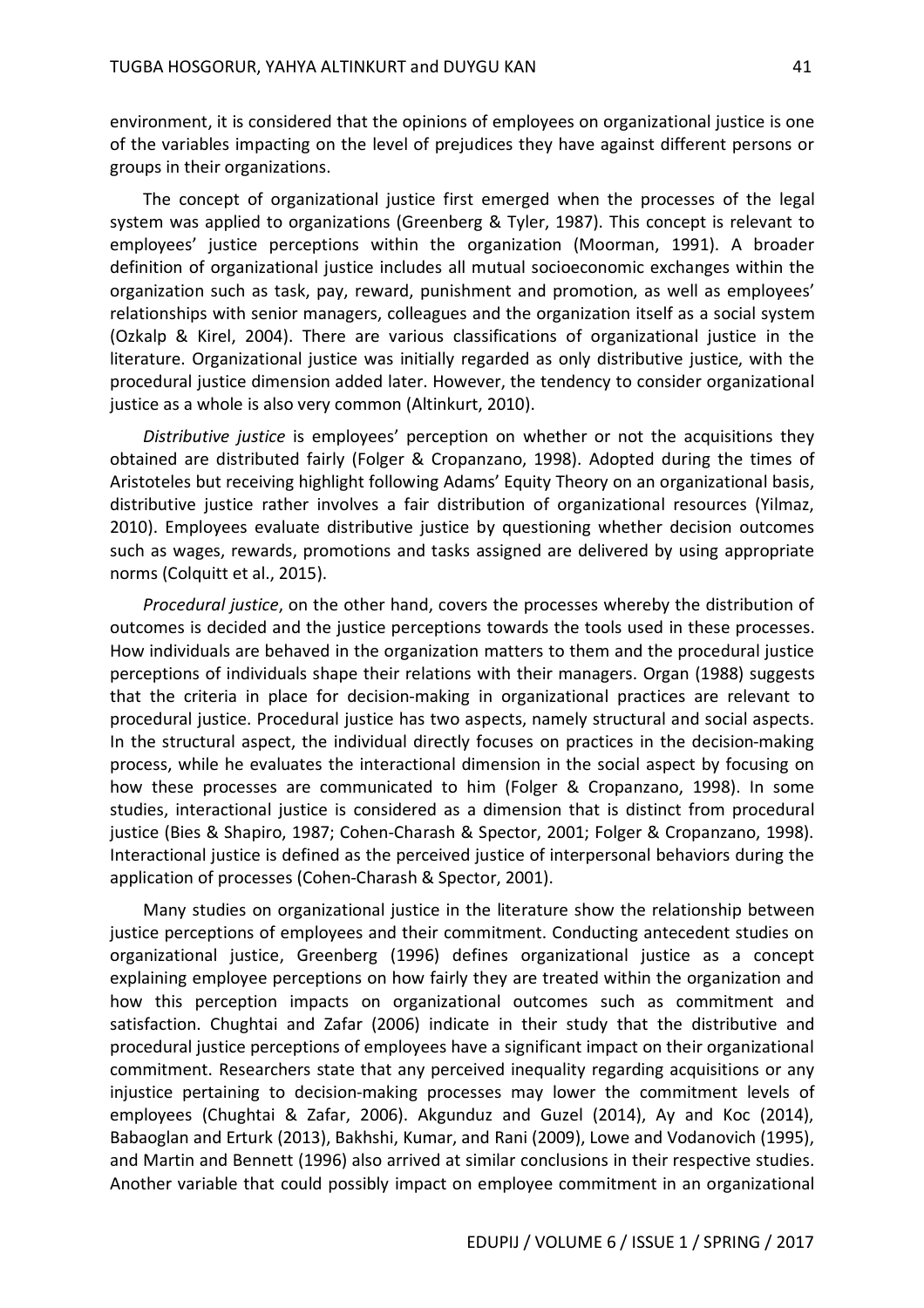environment is the prejudices individuals develop against the persons or groups they interact with. Erdogan (2012) found that the prejudices of teachers against different groups are strong predictors of an environment of trust at schools. In this context, it is inevitable that this element, which has an impact on trust for the organization, impacts on the commitment of employees. It is also foreseen that the prejudices which employees have might also impact on their organizational justice perceptions. When individuals who have a positive attitude towards justice in their organization feel themselves more committed to their organizations, they are more likely to perceive the groups they interact with in their organizations as internal group members. This may eliminate the potential negative impacts of prejudices they can develop against the groups they interact with.

This current study aims to test the theoretical model developed in relation to the role of organizational justice as a mediator in the relationship between teachers' prejudices in their school relations and organizational commitment levels. Within the framework of this overall aim, the research seeks to answer the following questions:

- What is the level of teachers' prejudices in their school relations, organizational justice perceptions and organizational commitments?
- Do the organizational justice perceptions of teachers play a role as a mediator in the relationship between their prejudices in school relations and organizational commitments?

#### **Methodology**

This study has been designed as a survey model. The population of the research is comprised of 1,325 teachers working at primary, secondary, and high schools in the Milas district of Mugla in Turkey during the 2015-2016 academic year. In the determination of the sample, disproportionate cluster sampling technique is employed. The size of the sample is calculated as 297 for a confidence interval of 95%. Considering that scales might not come back completed or deemed unusable for whatever reason, it was decided to seek the opinions of 400 teachers. Out of the data collection tools received back, a total of 326 were usable and utilized for analyses.

As to the demographics of the participants, 53.7% of the teachers are female (n=175) and 46.3% are male (n=151). 35.3% were primary school teachers (n=115), 25.8% were secondary school teachers (n=84), and 38.9% were high school teachers (n=127). 68.1% of the teachers worked at district centers (n=222), while 31.9% worked in villages (n=104). 84.4% of the teachers were permanent staff (n=275), and 15.6% were paid teachers (n=51). 32.8% of the teachers had nine or less years' experience (n=107), while 34.0% had 10-19 years of experience (n=111), and 33.1% had 20 years or more experience (n=108).

The Organizational Commitment Scale, Prejudice in School Relations Scale, and the Organizational Justice Scale were employed to collect the survey data. The Organizational Commitment Scale was developed by Ustuner (2009). Exploratory factor analysis (EFA) and confirmatory factor analysis (CFA) were performed for the construct validity of the scale. The scale is a unidimensional Likert-type scale comprised of 17 items. This single factor explains 48.23% of the total variance. The factor load values of the items on the scale varies between .44 and .86. The goodness of fit values obtained via CFA are as follows:  $\chi^2$ /sd=2.86, GFI=.89, AGFI=.85, CFI=.95, NNFI=.95, RMSEA=.078, RMR= .055, and SRMR=.035. The Cronbach's Alpha reliability coefficient of the scale is calculated as .96 and the test-retest reliability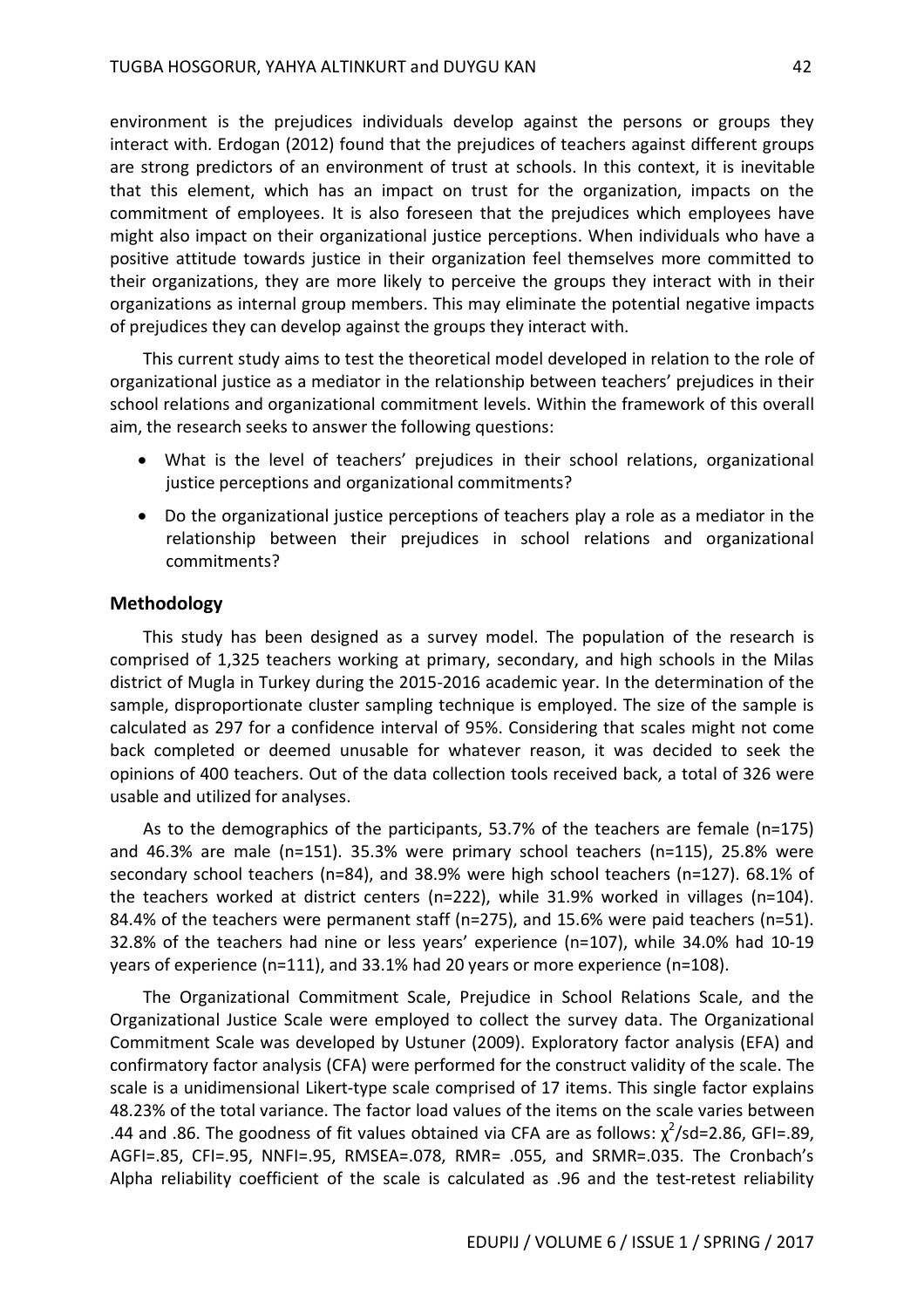coefficient is calculated as .88 (Ustuner, 2009). In this survey, the Cronbach's Alpha reliability coefficient of the scale was re-calculated as .96. The scale responses vary between 1-Totally disagree and 5-Completely agree. A higher score on the scale means a higher level of organizational commitment is held by the teachers.

Organizational Justice Scale was developed by Hoy and Tarter (2004) and adapted to Turkish by Tasdan and Yilmaz (2008). The construct validity of the scale is tested via EFA. The scale is a unidimensional Likert-type scale comprised of 10 items. This single factor explains 53% of the total variance. The factor load values of the items on the scale varies between .39 and .87. The Cronbach's Alpha reliability coefficient of the scale is .88 (Yilmaz, 2010). In this survey, the Cronbach's Alpha reliability coefficient of the scale is calculated as .94. The scale responses vary between 1-Totally disagree and 5-Completely agree. A high score from the scale indicates a positive perception on organizational justice.

The Prejudice in School Relations Scale was developed by Erdogan (2012). The scale has 29 items. The construct validity of the scale is tested via EFA. The scale is comprised of four factors, namely "Prejudices Against Managers", "Prejudices Against Teachers", "Prejudices Against Students" and "Prejudices Against Parents". These four factors explain 53.59% of the total variance. The factor load values of the items on the scale varies between .42 and .83. The Cronbach's Alpha reliability coefficient of the scale is 0.91. In this survey, the Cronbach's Alpha reliability coefficient of the scale is calculated as .90. The scale responses vary between 1-Totally disagree and 5-Completely agree. A high score from the scale means an increased prejudice of teachers in the relevant dimension.

Before analysis of the survey data, the data collection tools were reviewed. In this process, incompletely or carelessly completed responses were identified and then excluded. This was followed by an extreme value analysis as well as the analysis of normality of distribution and multicollinearity problem. z scores (z<3) and Mahalanobis distances were calculated in the determination of extreme values. The normality of distribution was tested by skewness and kurtosis coefficients and these coefficients were found to be within the range of +1 and -1 (For all variables, skewness coefficients were between -.30 and +.59, while kurtosis coefficients were between -.26 and +.06). Variance increase factor (VIF) analysis and non-standardized regression coefficients (B) were employed in the determination of whether or not there is multicollinearity among the variables in the survey. The fact that VIF value is more than 10 (Myers, 1990) or B value is more than 2 point to a multicollinearity problem (Cokluk, 2010). In the research, the maximum VIF value was 1.64 and maximum B was .64. Therefore, there was no multicollinearity problem.

Pearson correlation coefficients are employed in terms of correlations between the variables observed during the research. The resulting model was then tested using the Structural Equation Model (SEM). In the analyses for role as a mediator, the causal steps method by Baron and Kenny (1986) were employed. This method is usually employed in models where there is one single mediator. In this research, measurement model and structural model, maximum likelihood estimation technique and covariance matrix were employed. Research data were analyzed with LISREL 8.70 and SPSS 22 software. To test the goodness of fit for the established model,  $\chi^2$ /sd ratio and GFI, AGFI, NFI, NNFI, CFI, IFI, RMSEA, and SRMR indices were employed. In the event that the  $\chi^2$ /sd ratio is equal to or less than 2.5, the model is considered to represent a perfect fit (Kline, 2011). In terms of CFI and TLI fit indices, values at .90 and above are considered to represent a good fit (Sumer, 2000; Tabachnick & Fidell, 2001). A model with values at .08 and below is thought to represent a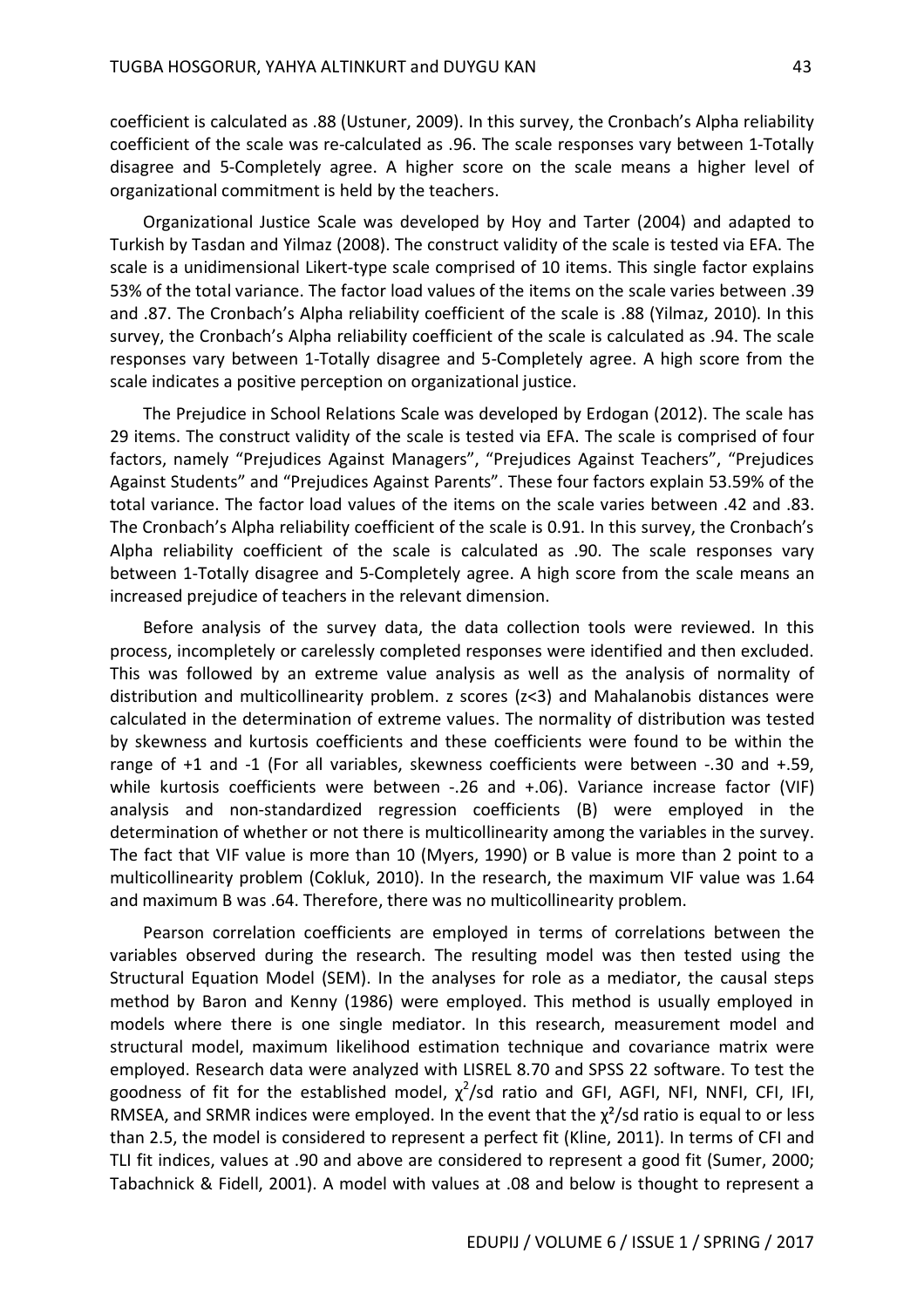good fit on both RMSEA fit index (Joreskog & Sorbom, 1993; Sumer, 2000) and SRMR fit index (Brown, 2006; Hu & Bentler, 1999). The research also considered the critical sample size value in addition to these fit indices.

The organizational justice and organizational commitment scales used as the data collection tools are both single factor scales. Therefore, it was decided to perform parceling for these scales on the structural equation modeling. The use of parceling in structural equation modeling is recommended since they are more reliable compared to single factor constructs and represent a more continuous and normal distribution (Bandalos & Finney, 2001; Little, Cunningham, Shahar, & Widaman, 2002). Parceling is used to ensure flexibility in data modeling, meet the likelihood assumptions, reduce the number of parameters in the model and improve model fit (Bandalos & Finney, 2001; Hagtvet & Nasser, 2004; Little, Rhemtulla, Gibson, & Schoemann, 2013; Matsunaga, 2008). Parceling is described as the use of an item with at least two relations included in the measurement tool as the main unit in structural equation modeling. To this end, in consideration of the number of items in the scales employed and the correlations between items, organizational commitment scale is divided into four parcels and organizational justice scale is divided into three parcels in this research and analyses were conducted within this framework.

#### **Results**

Under the aim of the research, the arithmetic mean and standard deviation values for the observed variables as well as the correlations between them were studied. Findings are presented in Table 1.

| Variables         | x       | S       | C2       | C3        | C4                        | J1                        | J2                    | J3                    | PAM PAT             |                         | <b>PAS</b>                    | <b>PAP</b>           |
|-------------------|---------|---------|----------|-----------|---------------------------|---------------------------|-----------------------|-----------------------|---------------------|-------------------------|-------------------------------|----------------------|
| Commitment 1 (C1) |         | 2.95.87 | $.85***$ | **<br>.83 | $***$<br>.77 <sup>°</sup> | $***$<br>.60 <sup>°</sup> | $.62^{\overline{**}}$ | $.57^{\overline{**}}$ | $-.27 - .24$        |                         | $-.05$                        | $-.11$ <sup>*</sup>  |
| Commitment 2 (C2) |         | 3.18.82 |          |           | $.85$ $*$ $.78$ $*$       | $.69$ **                  | .68 <sup>°</sup>      | $.63***$              |                     | $-.28$ $-.24$ $*$       | $-.02$                        | $-.12$ <sup>*</sup>  |
| Commitment 3 (C3) |         | 3.03.78 |          |           | $.83***$                  | .71                       | $.68$ <sup>**</sup>   | $.65$ **              | $-.32$ ** $-.27$ ** |                         | $-.04$                        | $-.13$ <sup>-1</sup> |
| Commitment 4 (C4) |         | 3.17.81 |          |           |                           | .68 <sup>°</sup>          | .66 <sup>2</sup>      | .63 <sup>2</sup>      |                     | $-0.24$ $-0.25$ $-0.09$ |                               | $-.11$               |
| Justice $1$ (J1)  |         | 3.45.74 |          |           |                           |                           | $.85$ $*$             | .81                   | -.44                | $-.30$                  | $-.05$                        | $-.17$ <sup>**</sup> |
| Justice 2 (J2)    |         | 3.57.76 |          |           |                           |                           |                       | $.76***$              |                     | $-.44$ $-.36$ $-.09$    |                               | $-.18$ **            |
| Justice 3 (J3)    |         | 3.63.72 |          |           |                           |                           |                       |                       |                     | $-.37$ $-.26$ $-.09$    |                               | $-.15$ **            |
| Prejudice against |         | 2.58.74 |          |           |                           |                           |                       |                       |                     |                         | $.52$ $*$ $.28$ $*$ $.38$ $*$ |                      |
| managers (PAM)    |         |         |          |           |                           |                           |                       |                       |                     |                         |                               |                      |
| Prejudice against |         | 2.29.94 |          |           |                           |                           |                       |                       |                     |                         | $.38***$                      | .36                  |
| teachers (PAT)    |         |         |          |           |                           |                           |                       |                       |                     |                         |                               |                      |
| Prejudice against |         | 2.56.68 |          |           |                           |                           |                       |                       |                     |                         |                               | $.55$ **             |
| students (PAS)    |         |         |          |           |                           |                           |                       |                       |                     |                         |                               |                      |
| Prejudice against |         |         |          |           |                           |                           |                       |                       |                     |                         |                               |                      |
| parents (PAP)     | 2.45.66 |         |          |           |                           |                           |                       |                       |                     |                         |                               |                      |
|                   |         |         |          |           |                           |                           |                       |                       |                     |                         |                               |                      |

| Table 1. Arithmetic mean and standard deviation values of observed variables and |                          |  |
|----------------------------------------------------------------------------------|--------------------------|--|
|                                                                                  | correlation coefficients |  |

*\*\*p<.01, \*p<.05*

As Table 1 indicates, teachers attending the survey have a medium level of organizational commitment and an organizational justice perception that is slightly above the medium level. Teachers have the most prejudices against managers (AA=2.57, S=.74) and students (AA=2.56, S=.88), followed by parents (AA=2.44, S=.88), and are least prejudiced against their colleagues (AA=2.29, S=.94). Teachers' prejudices against their colleagues are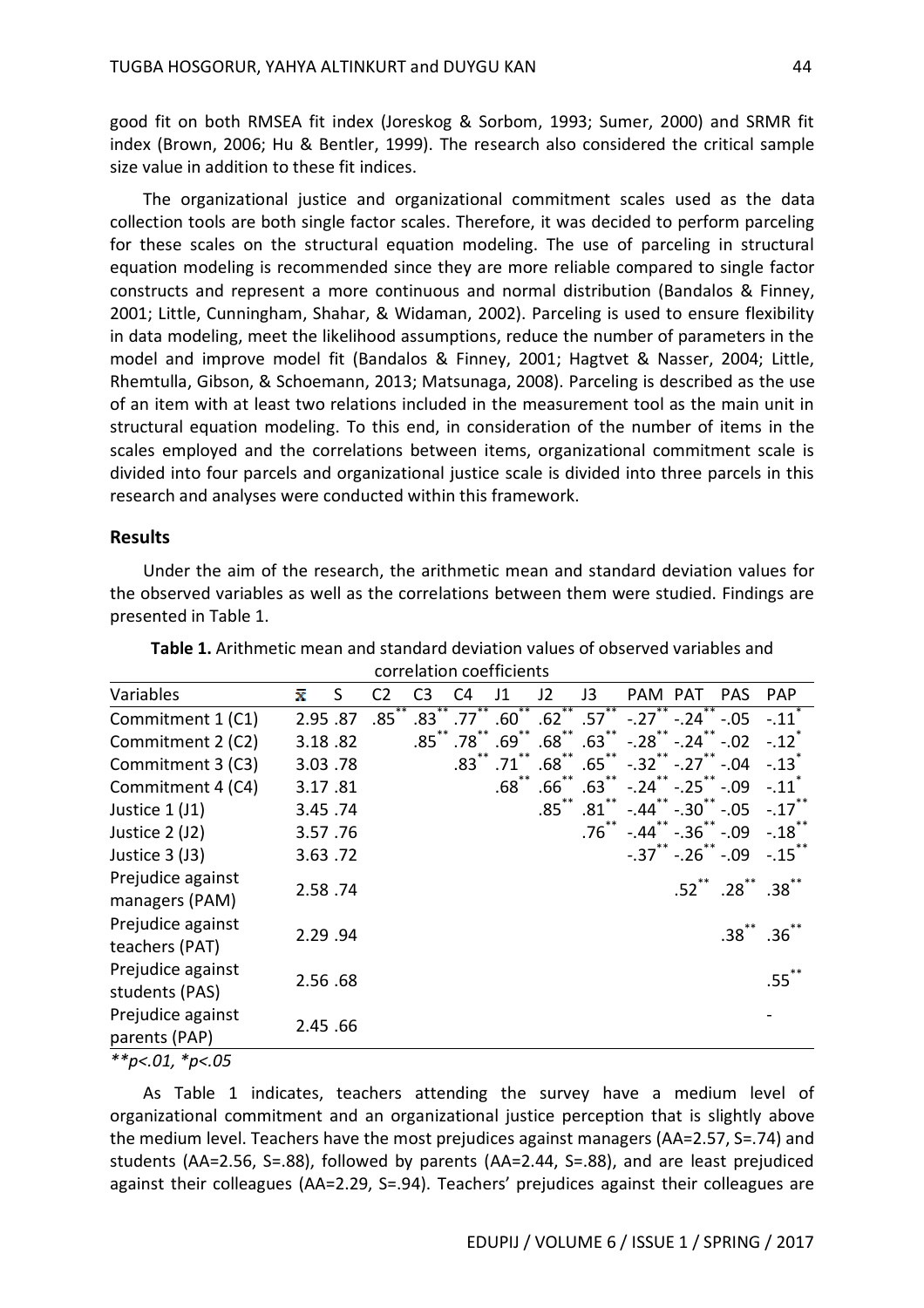relatively low while their prejudices against managers, teachers and parents are close to medium level.

Positive and relatively high level of significant correlations varying between .57 and .71 existed between the organizational commitment level and organizational justice perceptions of teachers who were the internal (dependent) variable of the research. A negative and close to medium level significant correlation varying between .24 and .32 existed between the teachers' organizational commitment level and prejudices against managers; a negative and close to medium level significant correlation varying between .24 and .27 existed between the teachers' organizational commitment level and prejudices against their colleagues; and a negative and low level significant correlation varying between .11 and .13 existed between the teachers' organizational commitment level and prejudices against parents. There was no correlation between the organizational commitment level of teachers and their prejudices against students. A negative and medium level significant correlation varying between .37 and .44 existed between the teachers' organizational justice perception, the role of which as a mediator was studied, and prejudices against managers; a negative and medium level significant correlation varying between .26 and .36 existed between the teachers' organizational justice perception and prejudices against their colleagues; and a negative and low level significant correlation varying between .15 and .18 existed between the teachers' organizational justice perception and prejudices against parents. There was no significant correlation between the organizational justice perception of teachers and their prejudices against students.

Another aim of the study was to identify whether or not the organizational justice perceptions of teachers played a role as mediator in the relationship between their prejudices in school relations and organizational commitments. However, before proceeding with the testing of the structural equation model in terms of mediation, a measurement model in which the variables to be included in this structural model were modeled together was established and analyzed. As a result of the analysis, the  $\chi^2$  value calculated for the measurement model was 92.42 and the degree of freedom was 41  $(\chi^2$ /sd=2.25, p<.00). Other goodness of fit values for the measurement model (GFI=.95; AGFI=.92; CFI=.99; IFI=.99; NFI=.98; NNFI=.98; SRMR=.04; RMSEA= .062) also indicated that the model was a good one. Results for the t-test model indicated that all factor loads for the variables were statistically significant. Since the model proved to be good from the results of the analysis, no modifications were made among the items. Furthermore, the critical sample size value of the model was calculated to be 228. Therefore, 326 persons that represented the sampling size of the study met the minimum limit for a fit model.

After the measurement model was tested, the main aim of the study, i.e. the mediation test was conducted. Causal steps method was initially used for mediation test (Baron & Kenny, 1986). In this framework, three distinct models were established. In the first model, the direct correlation between the prejudices of teachers in their school relations and their organizational commitments was tested, while the second model tested the direct correlation between the prejudices of teachers in their school relations and their organizational justice perceptions. On the other hand, the third model tested the direct correlation between the organizational justice perception and organizational commitment. The role of organizational justice as a mediator was then evaluated. These models are presented in Figure 1.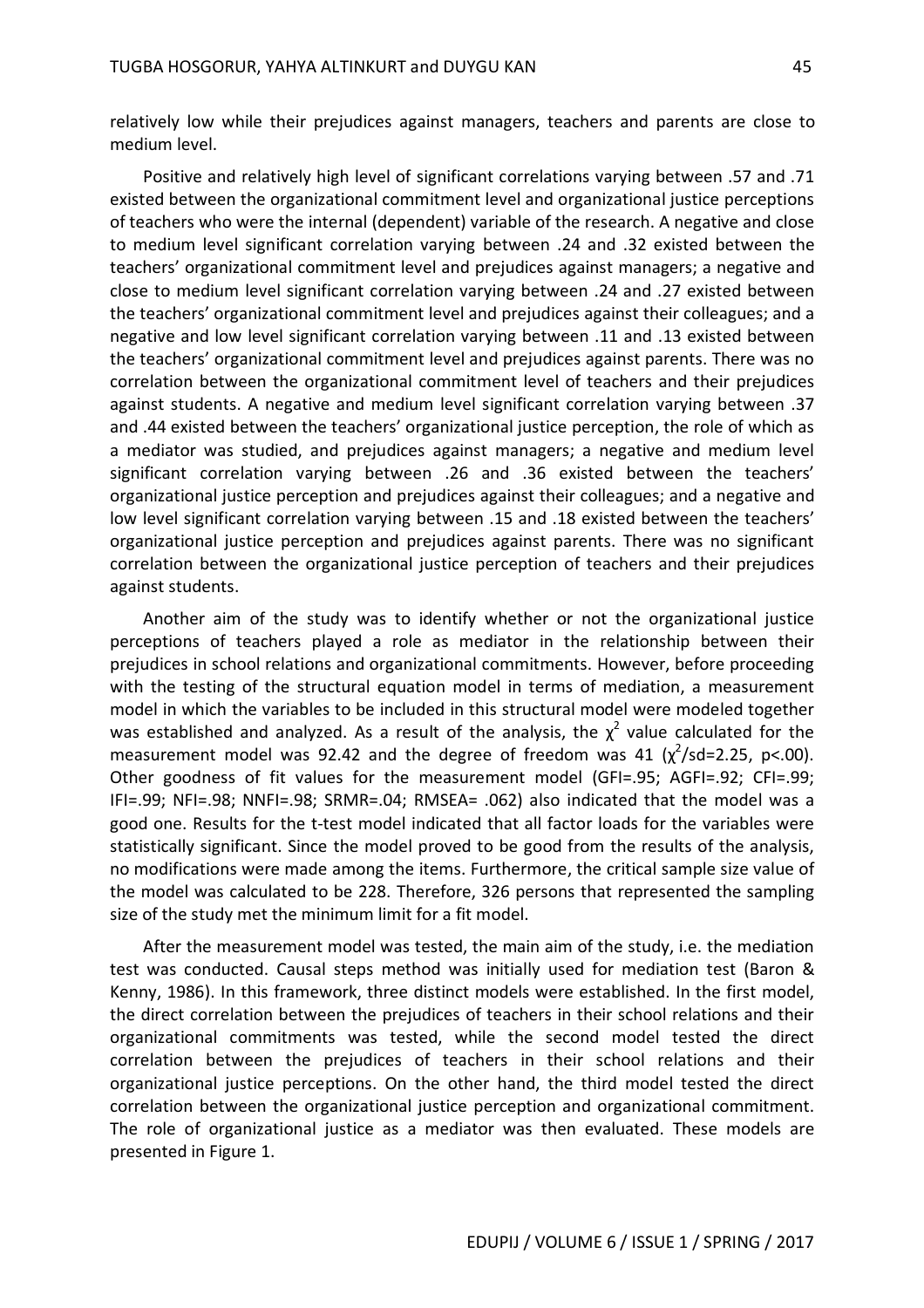

**Figure 1.** Role of organizational justice as a mediator

The coefficients provided in parentheses in Figure 1 are values of direct impact before the mediation test. In the first model, it was found that the direct correlations between the prejudices of teachers in school relations and their organizational commitment  $(\beta = .81)$ , p<0.01) were statistically significant. In the second model, it was found that the direct correlations between the prejudices of teachers in school relations and organizational justice (β=-.50, p<0.01) were statistically significant. Thirdly, it was seen that the direct correlations between the organizational justice perception and organizational commitment ( $\beta$ =.80, p<0.01) were statistically significant. Considered as the mediator, organizational justice was found to impact on the dependent variable before becoming an independent variable. Such analyses proved that it was appropriate to perform a mediation test in the model. Therefore, the role of organizational justice as a mediator in relationships between the prejudices in school relations and organizational commitment was tested last.

In Figure 1, it can be seen that there is a high level, inverse and statistically significant correlation between the prejudices of teachers in school relations and their organizational commitments ( $\beta$ =-.81, p<0.01) and that, once organizational justice – the mediator – is added to the model, the standardized path coefficient of this path remains too low and the path is not statistically significant ( $\beta$ =.08, p>0.01). Therefore, the role of teachers' organizational justice perception as a complete mediator between teachers' prejudices in school relations and the organizational commitment variables was established.

Lastly, in order to provide an additional proof for the complete mediator role of organizational justice established via the causal steps method, the direct, indirect and total effect values among the observed variables were studied. Effect values indicate the level of relations and mediation between variables (MacKinnon, 2008). Direct effect is the effect of an independent variable on a dependent variable. Indirect effect is the collective effect of independent variable and mediator on the dependent variable. Total effect, on the other hand, is the total of direct and indirect effects. The multiplication of the path coefficient between prejudice and justice  $(\beta = .50)$  by the path coefficient between justice and commitment ( $\beta$ =.84) provides the indirect effect size (IS<sub>indirect</sub>=-.42). The addition of the direct effect size between prejudice and commitment ( $\beta$ =.08) and indirect effect size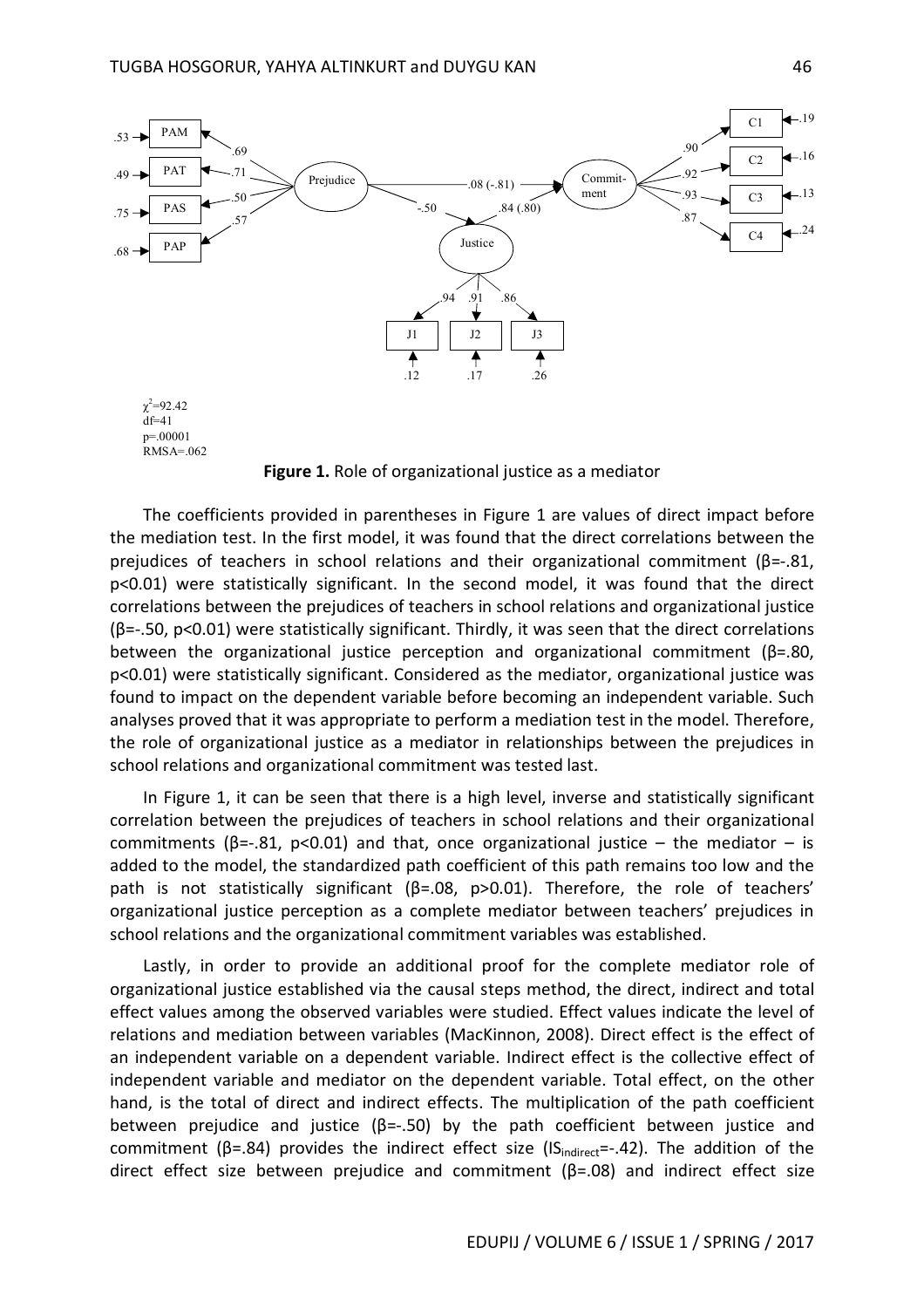provides the total effect size. Thus, the total impact size was calculated to be .34. This value confirms that, as reflected by the causal steps method, organizational justice plays a mediation role between the prejudices of teachers in school relations and the organizational commitment variables. However, the suppression effect of justice at this point is striking. The suppression effect emerges in cases where direct and indirect effect sizes are inversely marked (Mackinnon, Krull, & Lockwood, 2000).

#### **Conclusion and Discussion**

This study aims to establish the role of organizational justice perception as a mediator in the relationship between teachers' prejudices in their school relations and organizational commitment levels. Before this model was tested, descriptive analyses on variables were conducted. The results from teachers on organizational commitment, prejudices in school relations, and organizational justice perceptions are listed as follows and the analysis results from the established model are then presented.

Survey results showed that teachers' commitments were at a medium level. This conforms to research results in the literature (Devos, Tuytens, & Hulpia, 2014; Garipagaoglu, 2013; Sesen & Basim, 2012; Uslu & Beycioglu, 2013). Organizational commitment is at the intersection of organizational obligations and individual experiences. Since social systems are supported by human beings, staying united requires the organization to perform the work it is obliged to carry out by involving the employees in the system via positive behaviors such as loyalty, dedication and esteem towards the organization (Kanter, 1968). Sothan, Baoku, and Xiang (2016) concluded that creativity and information sharing behaviors of employees are related to organizational commitment while Colak, Altinkurt, and Yilmaz (2014) concluded that the leadership behaviors displayed by employees are correlated with organizational commitment. In addition to such effects of organizational commitment on employees, Gul (2015) concluded that organizational commitment is directly correlated with organizational development. To this end, it only seems possible for the organization to function effectively and efficiently by ensuring that employees have a healthy relationship with the organization. The fact that teachers have a medium level of commitment to their schools in this study means the reflections of commitment in schools are not sufficiently utilized.

Teachers are most prejudicial towards managers and students, followed by parents, and least prejudicial to their colleagues. Teachers' prejudices against their colleagues are relatively low while their prejudices against managers, teachers and parents are close to medium level. In a similar vein, Erdogan (2012) concluded that teachers are least prejudicial against their colleagues. This is followed by the prejudices they develop against managers, parents, and students respectively. While the prejudices teachers develop against managers remain relatively low, their prejudices against parents and students are found to be close to medium level, and similar to the results of this current research. Lindsley (1998) suggests that individuals have a tendency to think the groups they feel they belong to are heterogeneous, whereas the members of other groups are relatively homogeneous. To this end, overgeneralizations by individuals towards the groups they are prejudicial against are accompanied by a rejection of considering individual differences and stereotyping, thus hindering rational thinking. In a similar vein, since they can expose the individual or group to an undeserved disadvantage, it is possible to say that prejudices do not involve any justice, but cover intolerance and disrupt one's reputation (Marshall, 1999). Based on this, it is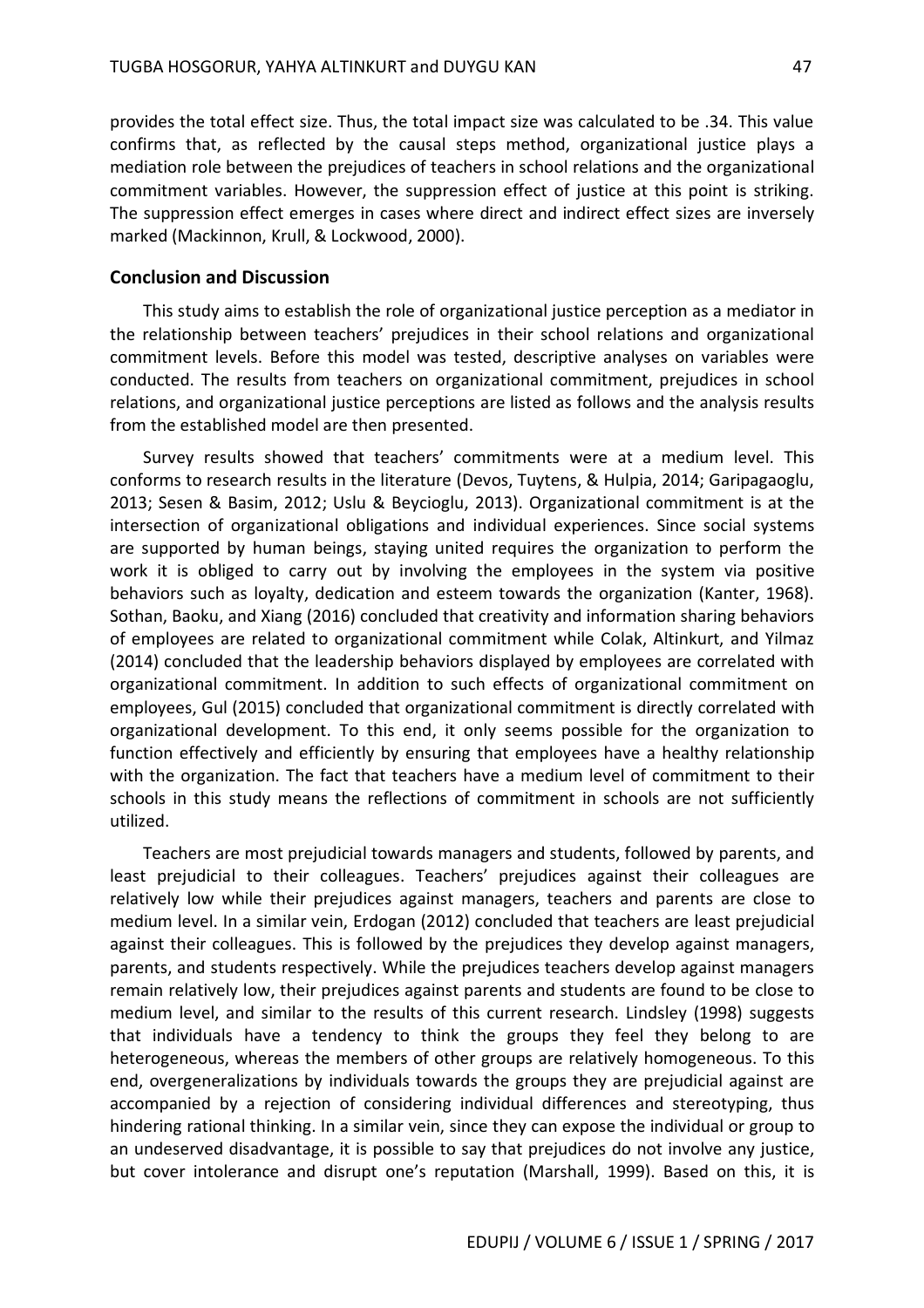challenging to think that the prejudices teachers develop against students might bring about unfair practices in terms of classroom management. Furthermore, the prejudices teachers develop against managers might emerge as a negative attitude directed at the school since the manager is a function representing the organization. Erdogan (2012) states that the prejudices teachers develop against managers are one of the strongest predictors of the environment of trust in schools.

Teachers' organizational justice perceptions are slightly higher than medium level. It is also stated in the literature that teachers have similar opinions on organizational justice (Altinkurt & Yilmaz, 2010; Babaoglan & Erturk, 2013; Oztug & Bastas, 2012). Skarlicki and Folger (1997) concluded that the negative perceptions of employees on both distributive and procedural justice caused retaliation behavior while Ozdevecioglu (2003) concluded that they lead to aggressive behavior. In addition, they concluded that organizational commitment and organizational justice (Akgunduz & Guzel, 2014; Ay & Koc, 2014; Babaoglan & Erturk, 2013; Bakhshi et al., 2009; Chughtai & Zafar, 2006; Lowe & Vodanovich, 1995; Martin & Bennett, 1996) and organizational trust (Ozgan, 2011; Ugurlu & Ustuner, 2011) are positively correlated. In this context, it is evident that negative perceptions on justice may not only have a negative influence on the interaction between individuals at school, but also damage the trust and commitment of teachers towards their organizations. Possible results of such negative perceptions on justice have a critical unbearable value for schools. Therefore, the organizational justice perception levels of teachers were found to be insufficient in this study.

The final aim of the study was to establish the mediator role of organizational justice perception in the relationship between teachers' prejudices in their school relations and organizational commitment levels. As a result of the testing of the model established in this current study, it was found that the organizational justice perception plays a role as a complete mediator between prejudices in school relations and organizational commitment variables. Furthermore, it is established that organizational justice perception has a suppression effect in the inverse relationship between prejudices and commitment. This is a striking and key finding. This means that teachers' prejudices against the organization has a negative effect on their commitment to the organization. Similarly, their organizational justice perceptions and prejudices in school relations are inversely correlated.

However, perceptions of teachers that school managers behave fairly reduce their prejudices in school behaviors and even eliminate the negative effect of their prejudices on their organizational commitments. This emphasizes the wide scope of effect that organizational justice enjoys. Ugurlu and Ustuner (2011) concluded that managers' ethical leadership behaviors had a positive effect on perceptions regarding organizational justice and led to organizational commitment. Akgunduz and Guzel (2014) found that the success of managers' practices specifically on procedural justice contributed to improving employees' organizational trust and organizational commitment. These results show that the positive perceptions teachers have in relation to organizational justice make them feel confident in their schools (Hosgorur & Yorulmaz, 2016) and thus enable a stronger sense of belonging. Therefore, teachers will be able to consider themselves as well as all stakeholders related to the school as members of the same team. Furthermore, this will prevent teachers' perceiving stakeholders as 'others' and developing prejudices against them.

Based on all of these results, it is concluded that the fairness of the outcomes of decisions made in school management, coupled with the involvement of the people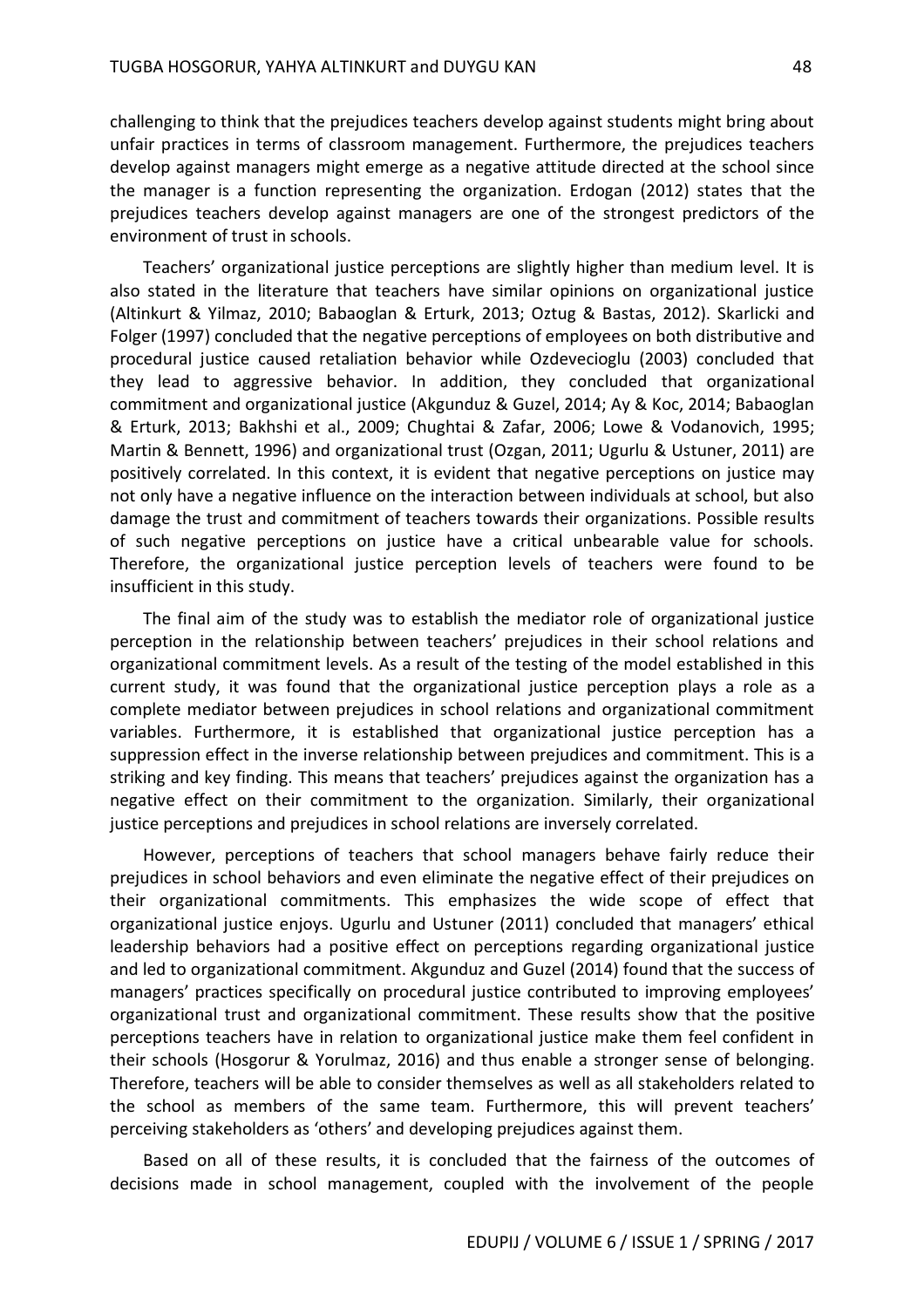concerned in decision-making processes and the observation of principles such as openness, accountability and equity (Altinkurt & Yilmaz, 2010), will be influential in improving teachers' perceptions of justice. It can also be stated that, during the process of notifying the people concerned on the decisions made, it will introduce a positive contribution to the social dimension of teachers' justice perception to keep communication channels open, ensure an uninterrupted flow of information between management and employees, and adopt professional ethical norms as the framework in all kinds of communication. It is considered that teachers' prejudices in school relations may also be correlated with organizational climate in addition to their organizational commitments and justice perceptions. Further research may be designed in order to investigate the effect of this situation on teachers' performances.

### **Notes**

Corresponding author: TUGBA HOSGORUR

## **References**

- Akgunduz, Y., & Guzel, T. (2014). The effect of organizational trust as a mediator role on the relationship between organizational justice with organizational commitment. *Anadolu University Journal of Social Sciences, 14*(3), 1-18.
- Allen, N. J., & Meyer, J. P. (1990). The measurement and antecedents of affective, continuance and normative commitment to the organization. *Journal of Occupational Psychology, 63*, 1-18.
- Allport, G. W. (1979). *The nature of prejudice (25th anniversary edition).* Reading, MA: Addison-Wesley.
- Altinkurt, Y. (2010). Orgutsel adalet. In H. B. Memduhoglu & K. Yilmaz (Eds.), *Yonetimde yeni yaklasimlar* (pp. 275-290). Ankara: Pegem Akademi.
- Altinkurt, Y., & Yilmaz, K. (2010). Examining the relationship between management by values and organizational justice by secondary school teachers' perceptions. *Educational Administration: Theory and Practice, 16*(4), 463-484.
- Ay, G., & Koc, H. (2014). Determine the relation between perception of organizational justice and level of organizational commitment: Study case of teachers. *Journal of Business Research Turk, 6*(2), 67-90.
- Babaoglan, E., & Erturk, E. (2013). The relationship between teachers' organizational justice perception and organizational commitment. *Hacettepe University Journal of Education, 28*(2), 87-101.
- Bakhshi, A., Kumar, K., & Rani, E. (2009). Organizational justice perceptions as predictor of job satisfaction and organization commitment. *International Journal of Business and Management, 4*(9), 145-154.
- Bandalos, D. L., & Finney, S. J. (2001). Item parceling issues in structural equation modelling. In G. A. Marcoulides & R. E. Schumacker (Eds.), *New developments and techniques in structural equation modeling* (pp. 269-296). Mahwah, NJ: Lawrence Erlbaum.
- Baron, R. M., & Kenny, D. A. (1986). The moderator–mediator variable distinction in social psychological research: Conceptual, strategic, and statistical considerations. *Journal of Personality and Social Psychology, 51*(6), 1173-1182.
- Bies, R. J., & Shapiro, D. L. (1987). Interactional fairness judgments: The influence of causal accounts. *Social Justice Research, 1*(2), 199-218.
- Brown, T. A. (2006). *Confirmatory factor analysis for applied research.* NY: Guilford.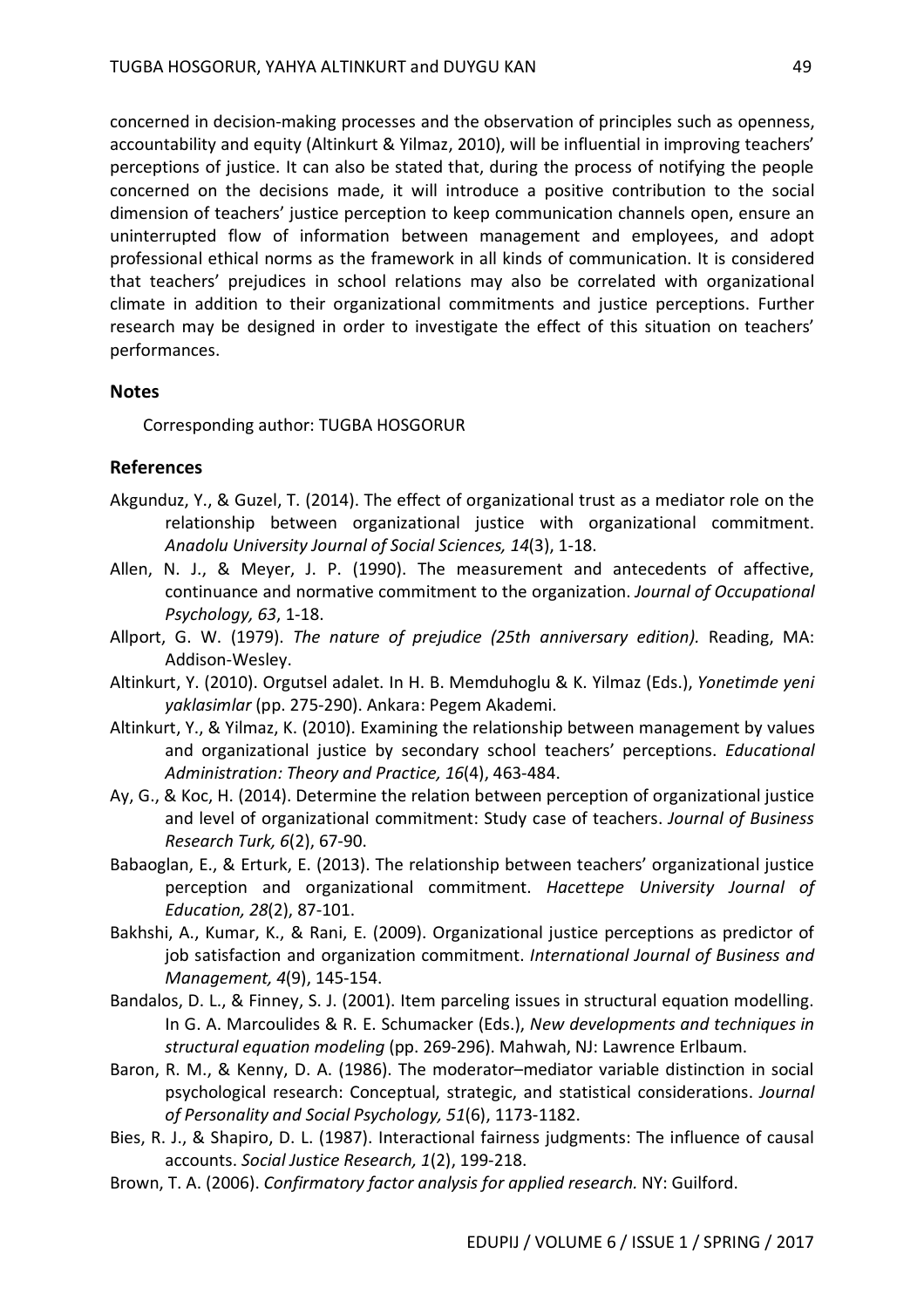Cevizci, A. (1996). *Felsefe sozlugu*. Ankara: Ekin.

- Chughtai, A. A., & Zafar, S. (2006). Antecedents and consequences of organizational commitment among Pakistani university teachers. *Applied H.R.M. Research, 11*(1), 39-64.
- Cohen, A. (2003). *Multiple commitments in the workplace: An integrative approach.* Mahwah, NJ: Lawrence Erlbaum.
- Cohen-Charash, Y., & Spector, P. E. (2001). The role of justice in organizations: A metaanalysis. *Organizational Behavior and Human Decision Processes, 86*(2), 278-321.
- Cokluk, O. (2010). Logistic regression: Concept and application. *Educational Sciences: Theory & Practice, 10*(3), 1357-1407.
- Colak, I., Altinkurt, Y., & Yilmaz, K. (2014). The relationship between teachers' teacher leadership roles and organizational commitment levels. *Educational Process: International Journal, 3*(1-2), 35-51.
- Colquitt, J. A., LePine, J. A., & Wesson, M. J. (2015). *Organizational behavior: Improving performance and commitment in the workplace.* Fourth edition. New York: McGraw-Hill Education.
- Cuceloglu, D. (2015). *Insan ve davranisi: Psikolojinin temel kavramlari.* Istanbul: Remzi.
- Devos, G., Tuytens, M., & Hulpia, H. (2014). Teachers' organizational commitment: Examining the mediating effects of distributed leadership. *American Journal of Education, 120*(2), 205-231.
- Erdogan, C. (2012). *The culture of trust in elementary schools and its relationship with prejudice* (Unpublished doctoral dissertation). Ankara University, Ankara.
- Fein, S., & Spencer S. J. (1997). Prejudice as self-image maintenance: Affirming the self through derogating others. *Journal of Personality and Social Psychology, 73*(1), 31-44.
- Folger, R. G., & Cropanzano, R. (1998). *Organizational justice and human resource management.* CA: Sage.
- Garipagaoglu, B. C. (2013). Examining organizational commitment of private school teachers. *Journal of Educational and Instructional Studies in the World, 3*(2), 22-28.
- Greenberg, J. (1996). *The quest for justice on the job*. CA: Sage.
- Greenberg, J., & Tyler, T. R. (1987). Why procedural justice in organizations? *Social Justice Research, 1*(2), 127-142.
- Gul, Z. (2015). Impact of employee commitment on organizational development. *FWU Journal of Social Sciences, 9*(2), 117-124.
- Hagtvet K. A., & Nasser, F. M. (2004). How well do item parcels represent conceptually defined latent constructs? A Two-Facet Approach. *Structural Equation Modeling: A Multidisciplinary Journal, 11*(2), 168-193.
- Hosgorur, T., & Yorulmaz, Y. İ. (2016). The effect of power sources used by lecturers in class management on the pre-service teachers' perceptions of fairness regarding their learning environment. *Cukurova University Faculty of Education Journal, 45*(2), 375- 404.
- Hoy, W. K., & Tarter, C. J. (2004). Organizational justice in schools: No justice without trust. *International Journal of Educational Management, 18*(4), 250-259.
- Hu, L., & Bentler, P. M. (1999). Cutoff criteria for fit indexes in covariance structure analysis: Conventional criteria versus new alternatives. *Structural Equation Modeling, 6*(1), 1- 55.
- Joreskog, K. G., & Sorbom, D. (1993). *LISREL 8: Structural equation modeling with the simplis command language*. Lincolnwood: Scientific Software International, Inc.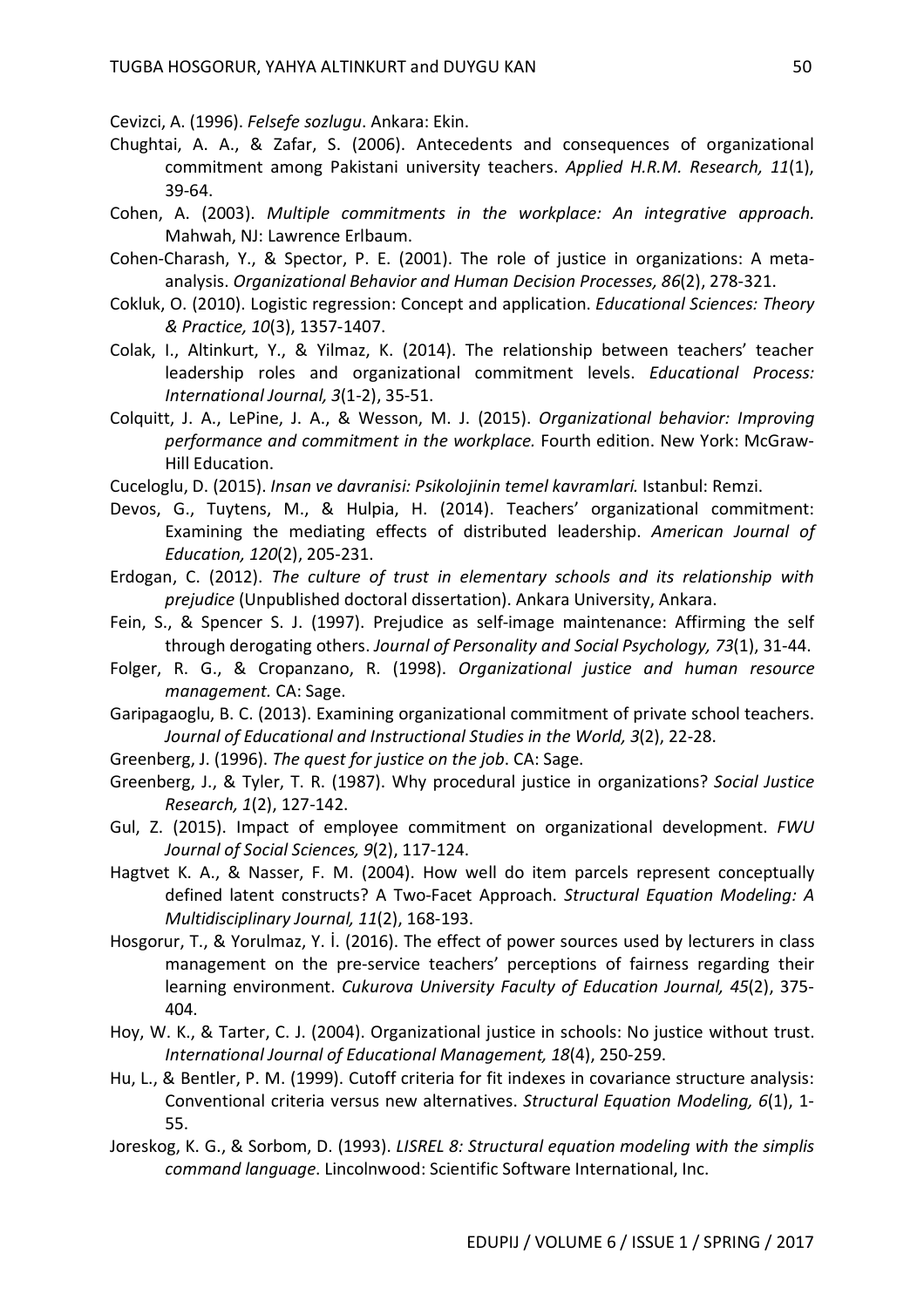Kagitcibasi, C. (2006). *Yeni insan ve insanlar.* Istanbul: Evrim.

- Kanter, R. M. (1968). Commitment and social organization: A study of commitment mechanisms in utopian communities. *American Sociological Review, 33*(4), 499-517.
- Kline, R. B. (2011). *Principles and practice of structural equation modeling*. NY: Guilford.
- Lemyre, L., & Smith, P. M. (1985). Intergroup discrimination and self-esteem in the minimal group paradigm. *Journal of Personality and Social Psychology, 49*(3), 660-670.
- Lindsley, S. L. (1998). Communicating prejudice in organizations. In M. L. Hecht (Ed.), *Communicating Prejudice* (pp. 187-205). California: Sage.
- Little, T. D., Cunningham, W. A., Shahar, G., & Widaman, K. F. (2002). To parcel or not to parcel: Exploring the question, weighing the merits. *Structural Equation Modeling: A Multidisciplinary Journal, 9*(2), 151-173.
- Little, T. D., Rhemtulla, M., Gibson, K., & Schoemann, A. M. (2013). Why the items versus parcels controversy needn't be one. *Psychological Methods, 18*(3), 285-300.
- Lowe, R. H., & Vodanovich, S. J. (1995). A field study of distributive and procedural justice as predictors of satisfaction and organizational commitment. *Journal of Business and Psychology, 10*(1), 99-114.
- MacKinnon, D. P. (2008). *Introduction to statistical mediation analysis*. Mahwah, NY: Lawrence Erlbaum.
- MacKinnon, D. P., Krull, J. L., & Lockwood, C. M. (2000). Equivalence of the mediation, confounding and suppression effect. *Prevention Science, 1*(4), 173-181.
- Marshall, G. (1999). *Sosyoloji sozlugu [A dictionary of sociology*] (O. Akinhay & D. Komurcu Trans.). Ankara: Bilim ve Sanat.
- Martin, C. L., & Bennett N. (1996). The role of justice judgments in explaining the relationship between job satisfaction and organizational commitment. *Group and Organizational Management, 21*(1), 84-104.
- Matsunaga, M. (2008). Item parceling in structural equation modeling: A primer. *Communication Methods and Measures, 2*(4), 260-293.
- Meyer, J. P., & Allen, N. J. (1991). A three-component conceptualization of organizational commitment. *Human Resource Management Review, 1*(1), 61-89.
- Meyer, J. P., & Allen, N. J. (1997). Commitment in the workplace: Theory, research, and application. CA: Sage Publications.
- Moorman, R. H. (1991). Relationship between organizational justice and organizational citizenship behaviors: Do fairness perceptions influence employee citizenship? *Journal of Applied Psychology, 76*(6), 845-855.
- Mowday, R. T., Porter, L. W., & Steers, R. M. (1982*). Employee-organization linkages: The psychology of commitment, absenteeism, and turnover.* NY: Academic Press.
- Myers, R. (1990). *Classical and modern regression with applications*. Boston, MA: Duxbury.
- Organ, D. W. (1988). *Organizational citizenship behavior: The good soldier syndrome.*  Canada: Lexington.
- Ozdevecioglu, M. (2003). Algilanan orgutsel adaletin bireylerarasi saldirgan davranislar uzerindeki etkilerinin belirlenmesine yonelik bir arastirma. *Erciyes Universitesi İktisadi ve İdari Bilimler Fakultesi Dergisi, 21,* 77-96.
- Ozgan, H. (2011). The relationships between organizational justice, confidence, commitment, and evaluating the manager and the perceptions of conflict management at the context of organizational behavior. *Educational Sciences: Theory & Practice, 11*(1), 241-247.
- Ozkalp, E., & Kirel, C. (2004). *Orgutsel davranıs*. Eskisehir: Anadolu University Press.